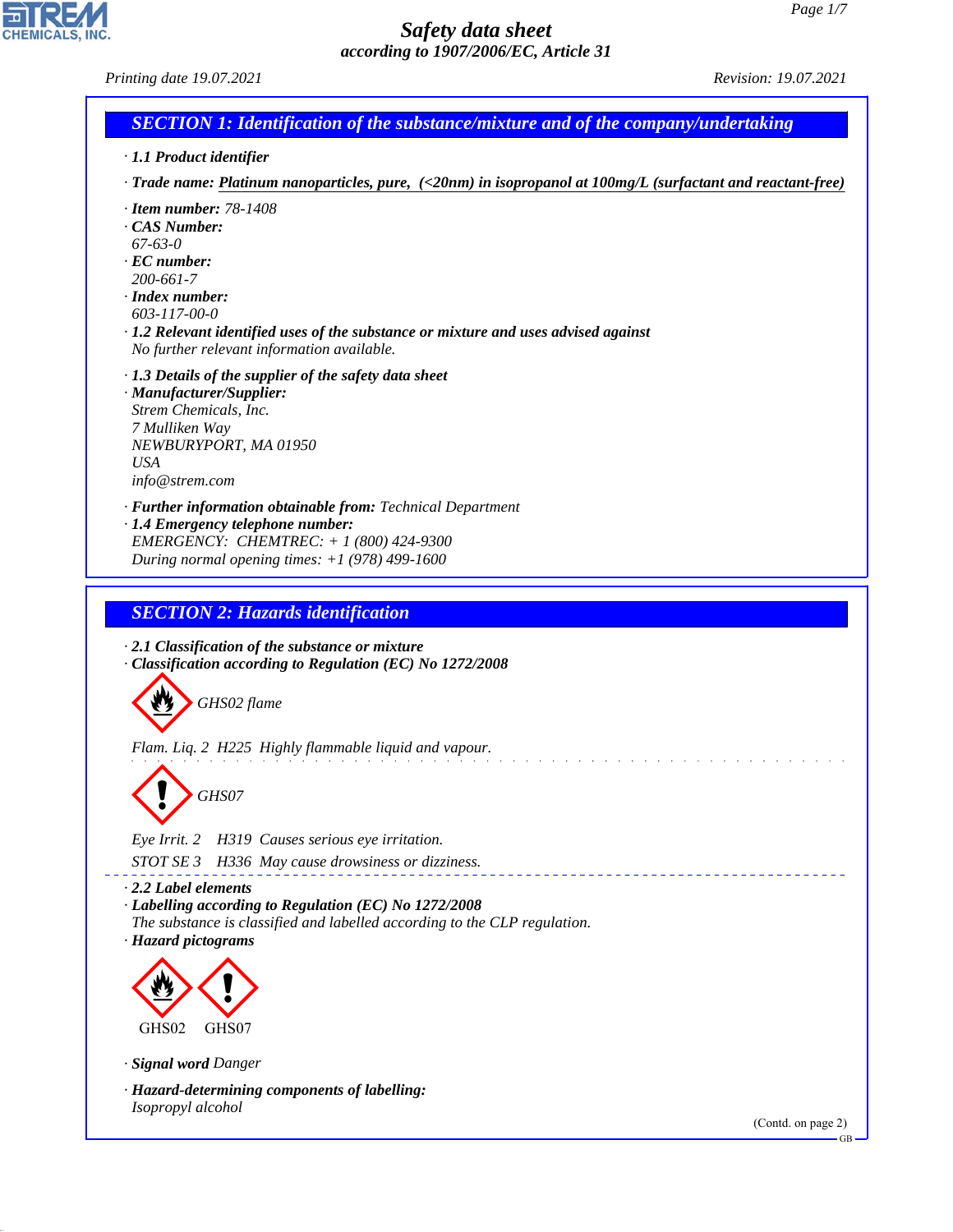*Printing date 19.07.2021 Revision: 19.07.2021*

**CHEMICALS, INC** 

|                                  | (Contd. of page 1)                                                                                                                                 |
|----------------------------------|----------------------------------------------------------------------------------------------------------------------------------------------------|
| · Hazard statements              |                                                                                                                                                    |
|                                  | H225 Highly flammable liquid and vapour.                                                                                                           |
|                                  | H319 Causes serious eye irritation.                                                                                                                |
|                                  | H336 May cause drowsiness or dizziness.                                                                                                            |
| $\cdot$ Precautionary statements |                                                                                                                                                    |
| <i>P101</i>                      | If medical advice is needed, have product container or label at hand.                                                                              |
| <i>P102</i>                      | Keep out of reach of children.                                                                                                                     |
| <i>P103</i>                      | Read label before use.                                                                                                                             |
| P <sub>210</sub>                 | Keep away from heat, hot surfaces, sparks, open flames and other ignition sources. No<br>smoking.                                                  |
| P280                             | Wear protective gloves/protective clothing/eye protection/face protection.                                                                         |
| P <sub>261</sub>                 | Avoid breathing dust/fume/gas/mist/vapours/spray.                                                                                                  |
|                                  | P305+P351+P338 IF IN EYES: Rinse cautiously with water for several minutes. Remove contact lenses, if<br>present and easy to do. Continue rinsing. |
| $P403 + P233$                    | Store in a well-ventilated place. Keep container tightly closed.                                                                                   |
| <i>P501</i>                      | Dispose of contents/container in accordance with local/regional/national/international                                                             |
|                                  | regulations.                                                                                                                                       |
| $\cdot$ 2.3 Other hazards        |                                                                                                                                                    |

*· vPvB: Not applicable.*

### *SECTION 3: Composition/information on ingredients*

- *· 3.1 Chemical characterisation: Substances*
- *· CAS No. Description*
- *67-63-0 Isopropyl alcohol*
- *· Identification number(s)*
- *· EC number: 200-661-7*
- *· Index number: 603-117-00-0*

## *SECTION 4: First aid measures*

- *· 4.1 Description of first aid measures*
- *· After inhalation: Supply fresh air; consult doctor in case of complaints.*
- *· After skin contact: Immediately rinse with water.*
- *· After eye contact:*
- *Rinse opened eye for several minutes under running water. If symptoms persist, consult a doctor.*
- *· After swallowing: If symptoms persist consult doctor.*
- *· 4.2 Most important symptoms and effects, both acute and delayed No further relevant information available.*
- *· 4.3 Indication of any immediate medical attention and special treatment needed*

*No further relevant information available.*

## *SECTION 5: Firefighting measures*

*· 5.1 Extinguishing media*

44.1.1

- *· Suitable extinguishing agents:*
- *CO2, powder or water spray. Fight larger fires with water spray or alcohol resistant foam.*
- *· For safety reasons unsuitable extinguishing agents: Water with full jet*
- *· 5.2 Special hazards arising from the substance or mixture No further relevant information available.*

(Contd. on page 3)

GB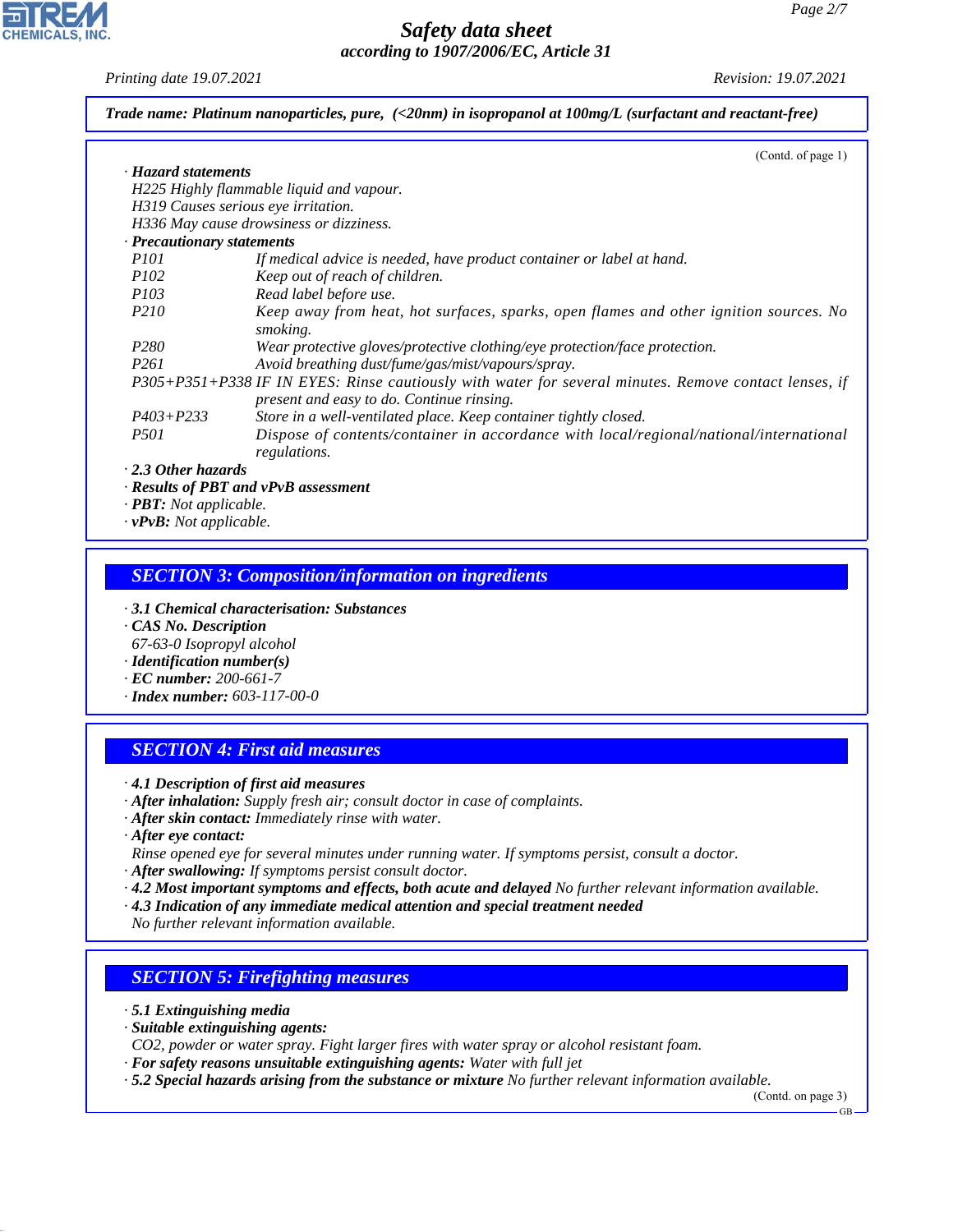*Printing date 19.07.2021 Revision: 19.07.2021*

(Contd. of page 2)

*Trade name: Platinum nanoparticles, pure, (<20nm) in isopropanol at 100mg/L (surfactant and reactant-free)*

- *· 5.3 Advice for firefighters*
- *· Protective equipment: No special measures required.*

### *SECTION 6: Accidental release measures*

- *· 6.1 Personal precautions, protective equipment and emergency procedures Wear protective equipment. Keep unprotected persons away.*
- *· 6.2 Environmental precautions: Prevent seepage into sewage system, workpits and cellars.*
- *· 6.3 Methods and material for containment and cleaning up:*

*Absorb with liquid-binding material (sand, diatomite, acid binders, universal binders, sawdust). Dispose contaminated material as waste according to item 13. Ensure adequate ventilation.*

- *· 6.4 Reference to other sections*
- *See Section 7 for information on safe handling.*
- *See Section 8 for information on personal protection equipment.*

*See Section 13 for disposal information.*

# *SECTION 7: Handling and storage*

*· 7.1 Precautions for safe handling Ensure good ventilation/exhaustion at the workplace. Prevent formation of aerosols.*

- *· Information about fire and explosion protection: Keep ignition sources away - Do not smoke. Protect against electrostatic charges.*
- *· 7.2 Conditions for safe storage, including any incompatibilities*
- *· Storage:*
- *· Requirements to be met by storerooms and receptacles: Store in a cool location.*
- *· Information about storage in one common storage facility: Not required.*
- *· Further information about storage conditions:*
- *Keep container tightly sealed.*

*Store in cool, dry conditions in well sealed receptacles.*

*· 7.3 Specific end use(s) No further relevant information available.*

#### *SECTION 8: Exposure controls/personal protection*

- *· Additional information about design of technical facilities: No further data; see item 7.*
- *· 8.1 Control parameters*

*· Ingredients with limit values that require monitoring at the workplace:*

*67-63-0 Isopropyl alcohol*

*WEL Short-term value: 1250 mg/m³, 500 ppm Long-term value: 999 mg/m³, 400 ppm*

*· Additional information: The lists valid during the making were used as basis.*

*· 8.2 Exposure controls*

44.1.1

- *· Personal protective equipment:*
- *· General protective and hygienic measures: Keep away from foodstuffs, beverages and feed. Immediately remove all soiled and contaminated clothing Wash hands before breaks and at the end of work.*

(Contd. on page 4)

GB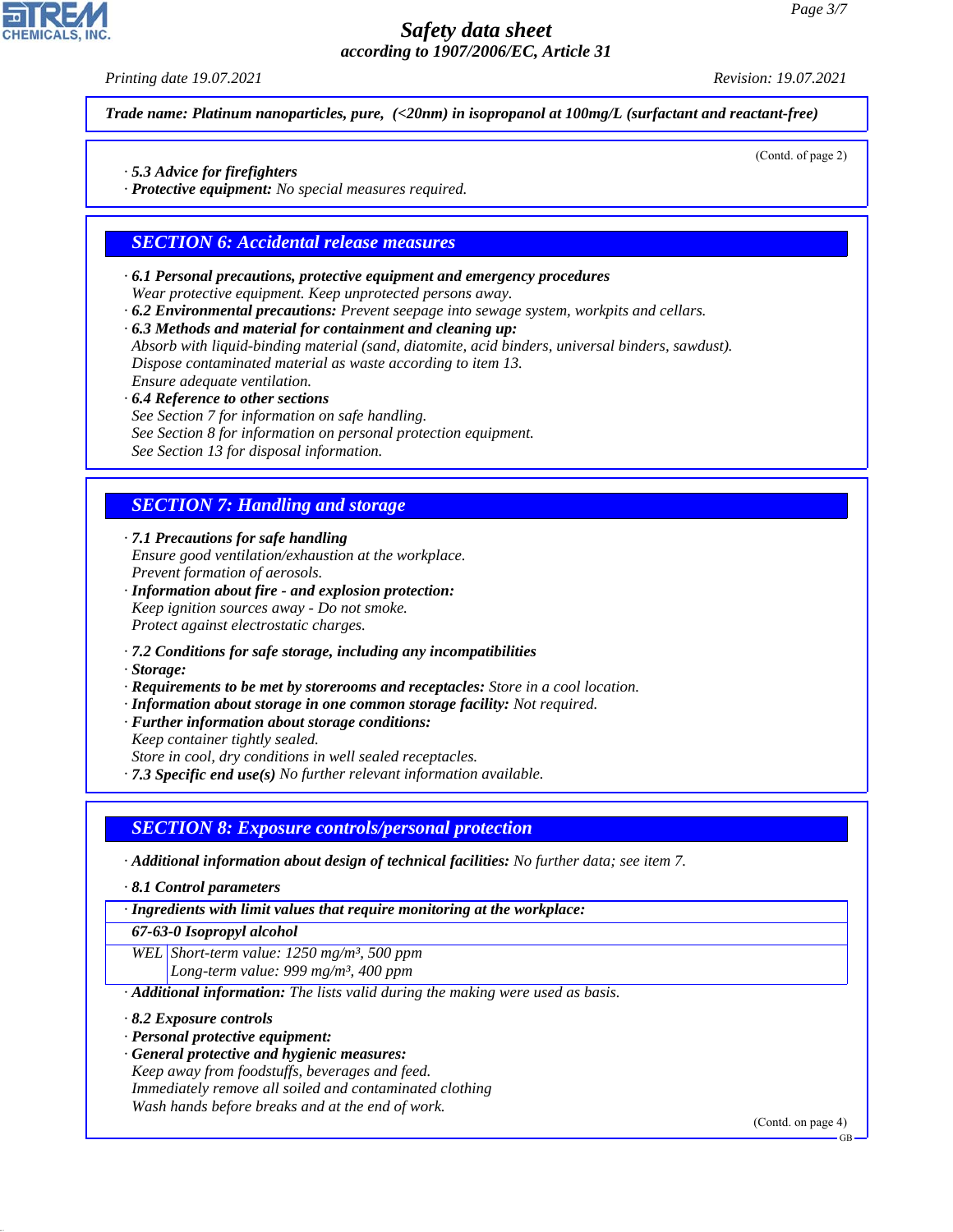GB

# *Safety data sheet according to 1907/2006/EC, Article 31*



44.1.1

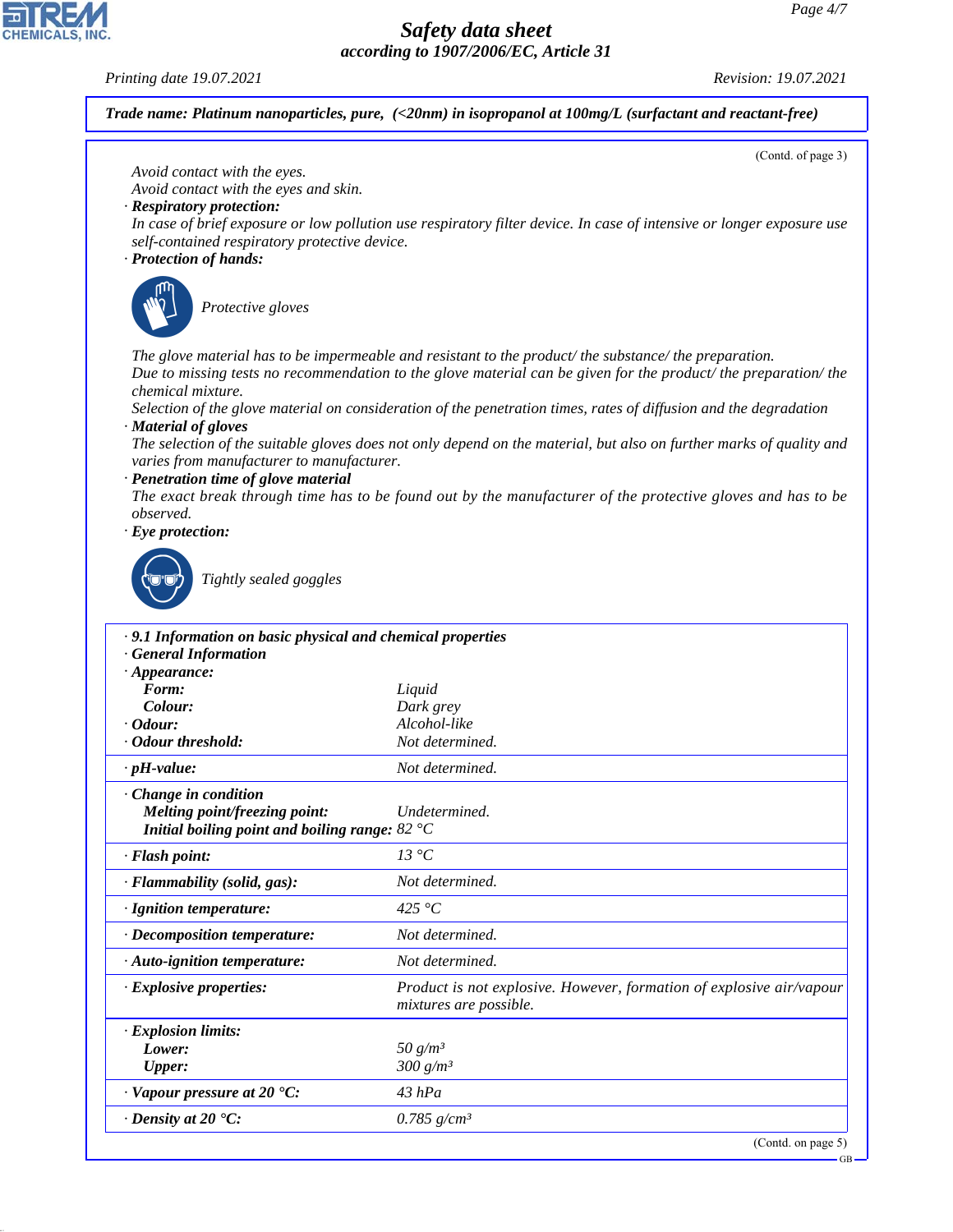*Printing date 19.07.2021 Revision: 19.07.2021*

#### *Trade name: Platinum nanoparticles, pure, (<20nm) in isopropanol at 100mg/L (surfactant and reactant-free)*

|                                           | (Contd. of page 4)                         |
|-------------------------------------------|--------------------------------------------|
| · Relative density                        | Not determined.                            |
| · Vapour density                          | Not determined.                            |
| $\cdot$ Evaporation rate                  | Not determined.                            |
| $\cdot$ Solubility in / Miscibility with  |                                            |
| water at $20^{\circ}$ C:                  | 1 g/l                                      |
| · Partition coefficient: n-octanol/water: | Not determined.                            |
| · Viscosity:                              |                                            |
| Dynamic at $20 \text{ }^{\circ}C$ :       | $2.43$ mPas                                |
| Kinematic:                                | Not determined.                            |
| · Solvent content:                        |                                            |
| Organic solvents:                         | $100.0\%$                                  |
| $VOC$ (EC)                                | $100.00\%$                                 |
| $\cdot$ 9.2 Other information             | No further relevant information available. |

### *SECTION 10: Stability and reactivity*

*· 10.1 Reactivity No further relevant information available.*

- *· 10.2 Chemical stability*
- *· Thermal decomposition / conditions to be avoided: No decomposition if used according to specifications.*
- *· 10.3 Possibility of hazardous reactions No dangerous reactions known.*
- *· 10.4 Conditions to avoid No further relevant information available.*
- *· 10.5 Incompatible materials: No further relevant information available.*
- *· 10.6 Hazardous decomposition products: No dangerous decomposition products known.*

## *SECTION 11: Toxicological information*

#### *· 11.1 Information on toxicological effects*

*· Acute toxicity Based on available data, the classification criteria are not met.*

| · LD/LC50 values relevant for classification: |  |  |
|-----------------------------------------------|--|--|
|-----------------------------------------------|--|--|

#### *67-63-0 Isopropyl alcohol*

| Oral   | LD50                                | $\sqrt{5045 \frac{mg}{kg(rat)}}$    |
|--------|-------------------------------------|-------------------------------------|
| Dermal | $\frac{1}{2}$ $\left  LDS0 \right $ | $12800$ mg/kg (rabbit)              |
|        |                                     | Inhalative $LC50/4 h 30 mg/l$ (rat) |

*· Primary irritant effect:*

*· Skin corrosion/irritation Based on available data, the classification criteria are not met.*

*· Serious eye damage/irritation*

- *Causes serious eye irritation.*
- *· Respiratory or skin sensitisation Based on available data, the classification criteria are not met.*
- *· CMR effects (carcinogenity, mutagenicity and toxicity for reproduction)*
- *· Germ cell mutagenicity Based on available data, the classification criteria are not met.*
- *· Carcinogenicity Based on available data, the classification criteria are not met.*
- *· Reproductive toxicity Based on available data, the classification criteria are not met.*
- *· STOT-single exposure*

44.1.1

*May cause drowsiness or dizziness.*

*· STOT-repeated exposure Based on available data, the classification criteria are not met.*

(Contd. on page 6)

GB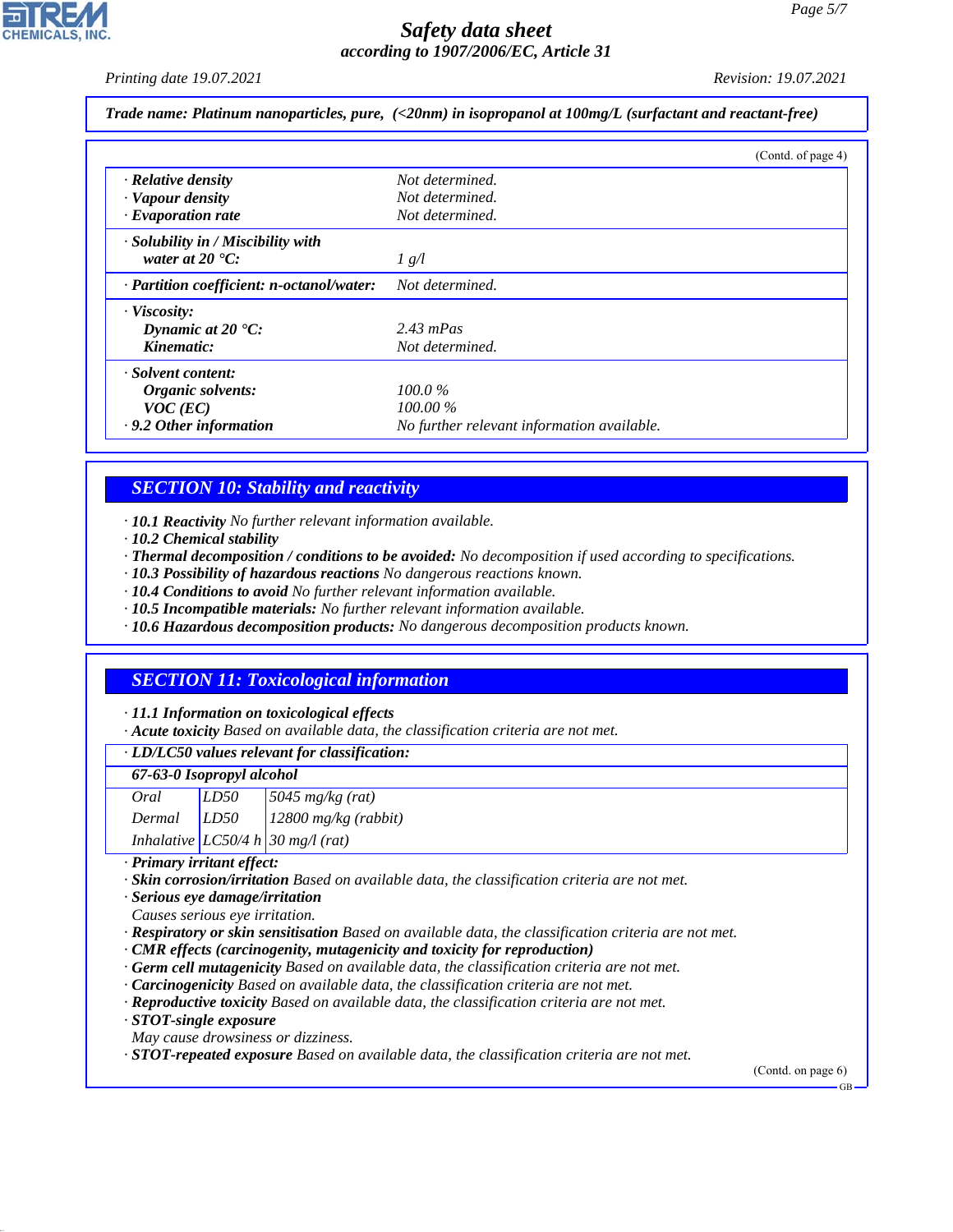*Printing date 19.07.2021 Revision: 19.07.2021*

(Contd. of page 5)

*Trade name: Platinum nanoparticles, pure, (<20nm) in isopropanol at 100mg/L (surfactant and reactant-free)*

*· Aspiration hazard Based on available data, the classification criteria are not met.*

### *SECTION 12: Ecological information*

#### *· 12.1 Toxicity*

- *· Aquatic toxicity: No further relevant information available.*
- *· 12.2 Persistence and degradability No further relevant information available.*
- *· 12.3 Bioaccumulative potential No further relevant information available.*
- *· 12.4 Mobility in soil No further relevant information available.*
- *· Additional ecological information:*
- *· General notes: Not known to be hazardous to water.*
- *· 12.5 Results of PBT and vPvB assessment*
- *· PBT: Not applicable.*
- *· vPvB: Not applicable.*
- *· 12.6 Other adverse effects No further relevant information available.*

#### *SECTION 13: Disposal considerations*

*· 13.1 Waste treatment methods*

*· Recommendation*

*Must not be disposed together with household garbage. Do not allow product to reach sewage system.*

- *· Uncleaned packaging:*
- *· Recommendation: Disposal must be made according to official regulations.*

| $\cdot$ 14.1 UN-Number                  |                               |  |
|-----------------------------------------|-------------------------------|--|
| ADR, IMDG, IATA                         | UN1993                        |  |
| $\cdot$ 14.2 UN proper shipping name    |                               |  |
| $-ADR$                                  | 1993 FLAMMABLE LIQUID, N.O.S. |  |
| · IMDG, IATA                            | FLAMMABLE LIQUID, N.O.S.      |  |
| $\cdot$ 14.3 Transport hazard class(es) |                               |  |
| ADR, IMDG, IATA                         |                               |  |
|                                         |                               |  |
| · Class                                 | 3 Flammable liquids.          |  |
| · Label                                 | 3                             |  |
| · 14.4 Packing group                    |                               |  |
| · ADR, IMDG, IATA                       | II                            |  |
| · 14.5 Environmental hazards:           |                               |  |
| · Marine pollutant:                     | $N_{O}$                       |  |
|                                         |                               |  |
| · 14.6 Special precautions for user     | Warning: Flammable liquids.   |  |



44.1.1